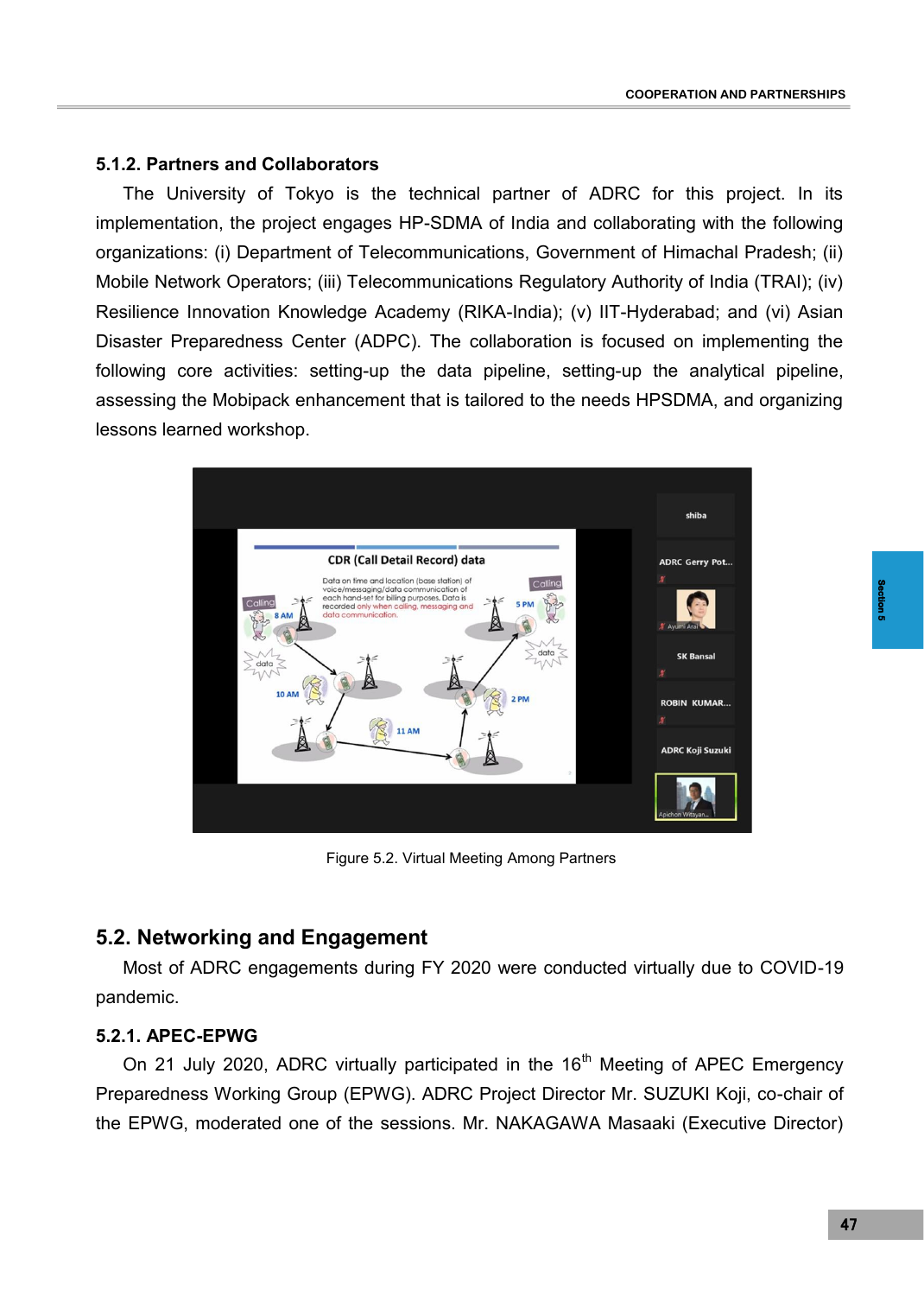Mr. Gerald Potutan (Senior Researcher) and Ms. SHIOMI Yumi (Senior Researcher) also participated. Agenda included reporting from APEC economies on DRR measures during COVID-19 pandemic, ongoing projects, and future plans of EPWG. Mr. SUZUKI presented an "Update on EPWG initiative on sharing of information in responding to COVID-19". Mr. Potutan presented the report on DRR Measures during the Pandemic on behalf of Japan economy. In the meeting, EPWG agreed to continue to address the issues related to the COVID-19 pandemic in cooperation with other APEC fora.



Figure 5.3. Screenshot of EPWG-16 Meeting

## **5.2.2. ASEAN**

Engagements with the ASEAN included:

 48 **Section 5 High-Level Symposium** on Disaster Management 2020 held at ASEAN Secretariat in Jakarta, Indonesia on 26-27 February 2020. The symposium was organized by ASEAN Secretariat and supported by China with the objective of providing a platform for discussions on disaster management in a cooperative framework by involving relevant experts from various background by complementing the existing ASEAN mechanisms. More than 100 participants from DRR and other fields like social and financial sectors attended from ASEAN member countries, academic institutions, international organizations and NGOs. ADRC shared information on disaster data development and methodologies in ASEAN countries. Panelists regarded accuracy and coverage of disaster data as challenging regardless of disaster phase or activity field throughout the symposium. Also, the application of GLIDE to their work was suggested for future solution.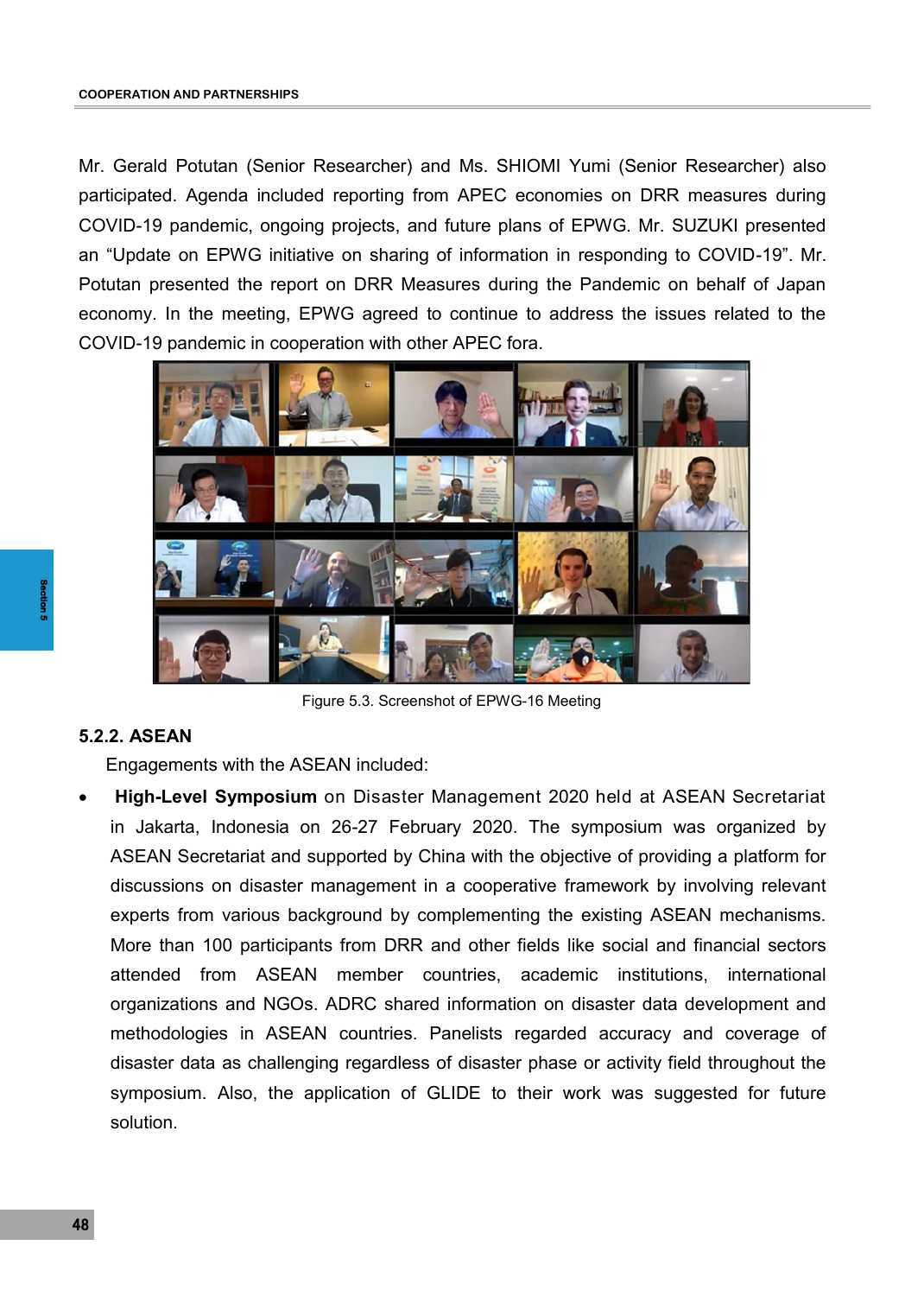**Discussions on use of QZSS** for disaster management with AHA Centre in Jakarta, Indonesia on 3 March 2020. Together with partners from Asia Air Survey and CTI Engineering International, ADRC met with Mr. Siva Balan (Director for Operations) and other AHA Centre officials in Jakarta. The meeting explored the possibility of applying a constellation of Japanese Satellites' positioning service (QZSS) as emergency information platform. The key feature of this platform is that it can send text and voice messages to a receiver. By using an application to decode the sent messages, communities can receive the information even in the absence of telecommunication infrastructure, telephone networks, or Wi-Fi. This platform is valuable to communities in mountainous areas, island communities, or areas where telecommunication infrastructure is limited. AHA Centre officials recognized the added value of this emergency information platform, especially for Cambodia, Lao PDR, Myanmar, and Vietnam (CLMV), as these ASEAN member countries have limited capacities in disaster forecasting and early warning.



Figure 5.4. Meeting at AHA Centre, Jakarta

#### **5.2.3. SAARC/Nepal**

On 25-29 February 2020, ADRC engaged in three different activities during the visit to Nepal. Firstly, ADRC Executive Director, along with researchers from JICA Tohoku Center and University of Hyogo, met with Mr. Sushil Gyewali, CEO of National Reconstruction Authority (NRA) and other officials. The meeting discussed the joint research project on Modeling Disaster Recovery Governance in Asia. Mr. Gyewali explained the process as well as the progress of recovery from the 2015 Gorkha Earthquake. He reported that as of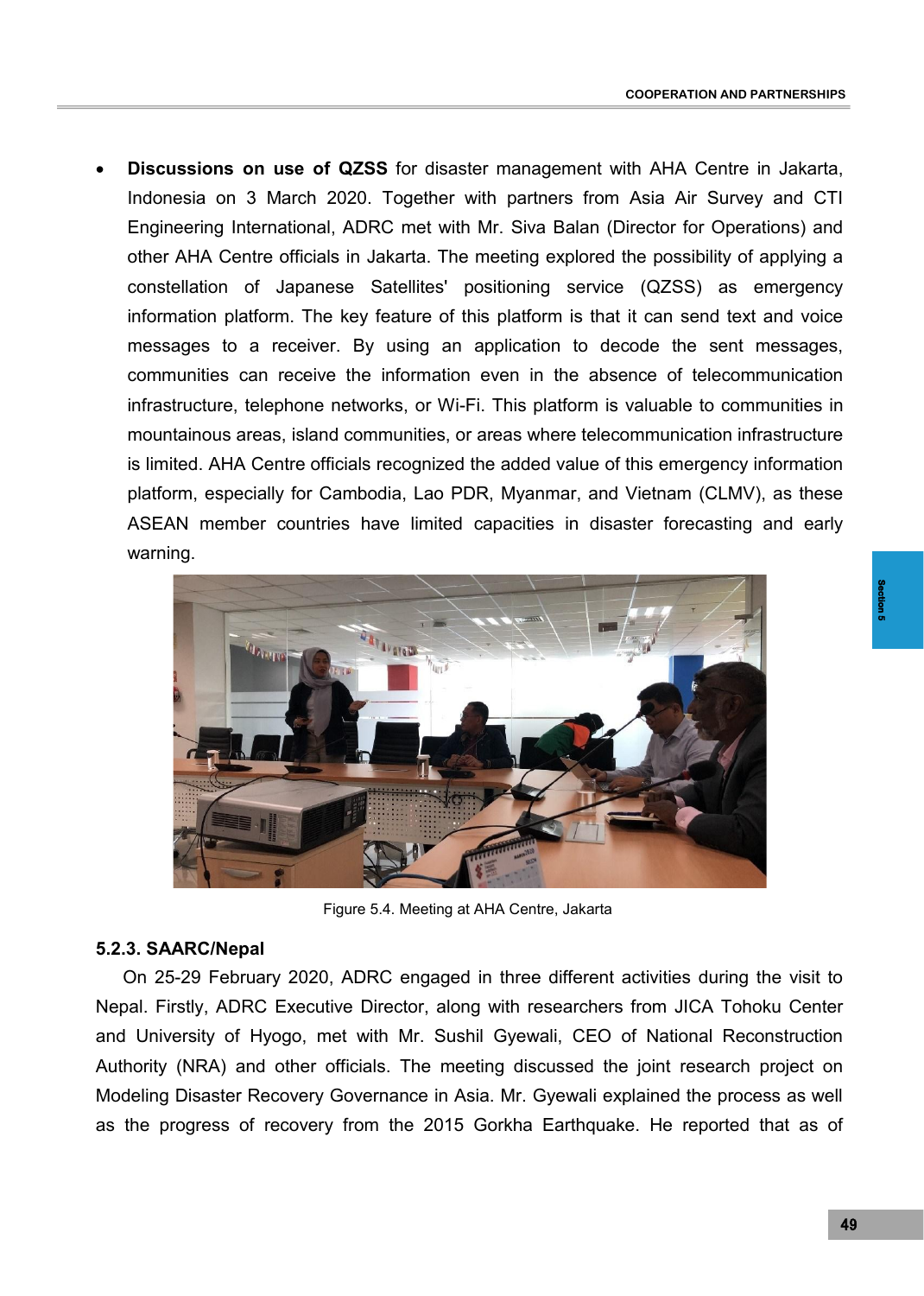December 2019, 85% of all projects were completed. During the field visits, the team learned that NRA utilizes 'User Committees' to reconstruct completely damaged heritage sites (e.g., Ranipokhari). NRA also promotes 'Integrated Settlements' in reconstructing private houses (e.g., Ward 12 in Melamchi). Since NRA will be dissolved in the end of 2020, its functions will be transferred to the National Disaster Risk Reduction and Management Authority (NDRRMA) - a newly established agency. Secondly, ADRC, in collaboration with experts from Asian Institute of Technology (AIT) and GeoThings, organized a workshop on the 'Utilization of ICT to Strengthen Disaster Resilience'. In this workshop, GeoThings demonstrated the functions of 'geoBingAn' - a social media Apps that functions to report personal safety and simple assessments (e.g., building damage) following a disaster. Thirdly, ADRC coordinated other separate meetings with SAARC Secretariat, NDRRMA, Planning Ministry, and JICA Nepal.



Figure 5.5. Meeting at SAARC Headquarters in Kathmandu

#### **5.2.4. Sentinel Asia**

As member, ADRC participated in the regularly monthly meeting of the Sentinel Asia in FY 2020. At the meeting, ADRC mainly reported the latest Emergency Observation Requests it received and provided details (Fig 5.1). ADRC also participated in the following events:

**5...**<br>
F<br>
it r<br> **6**<br>
50 *International Disaster Charter Board Meeting*, 11 November 2020, which was organized online. In this meeting, space agencies from the IDC member countries provided updates on the latest DRR activity. ADRC functions as a Regional Support Office (RSO) in the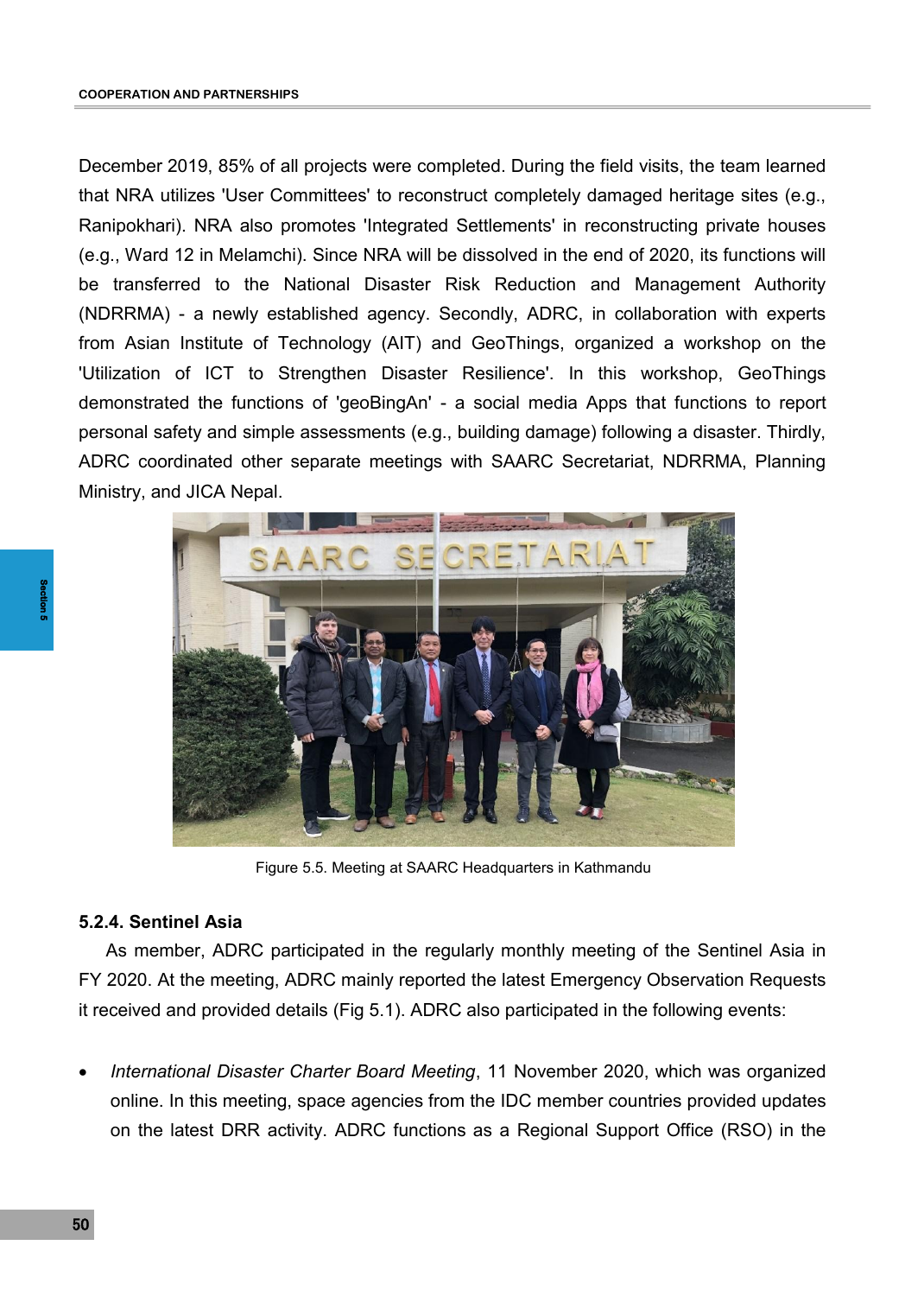IDC framework. When ADRC receives an emergency observation request for Sentinel Asia, ADRC escalates that request to IDC if asked to do so by the agency making the request. Sentinel Asia targets Asian countries, but the IDC provides worldwide support in case of a more catastrophic disaster. ADRC has escalated 49 cases to IDC since 2011. At this conference, ADRC proposed that a more robust network be developed.

| <b>UTC</b><br>11:00 | <b>Start of Meeting</b>                  |                                                                                                                                     |                                                          |
|---------------------|------------------------------------------|-------------------------------------------------------------------------------------------------------------------------------------|----------------------------------------------------------|
| 11:00               | 1)<br>(a)<br>1 <sub>b</sub><br>1c)       | Welcome Note by JAXA<br><b>Current Lead Agency</b><br>Previous Lead Agency<br><b>Next Lead Agency</b>                               | <b>JAXA</b><br><b>JAXA</b><br><b>CNSA</b><br><b>ISRO</b> |
| 11:10               | 2)                                       | Approval of Agenda                                                                                                                  | All                                                      |
| 11:15               | 3)                                       | Approval of the 43rd Board Minutes                                                                                                  | CNSA, CSA, All                                           |
| 11:20               | 4)                                       | Review of Board Action Items                                                                                                        | <b>JAXA</b>                                              |
| 11:40               | 5)                                       | <b>Activity Report</b><br>Status of annual report 2019                                                                              | <b>CNSA</b><br><b>CNES</b>                               |
| 12:10               | 6)                                       | Sentinel Asia Report                                                                                                                | <b>JAXA, ADRC</b>                                        |
| 12:25               | 7)                                       | <b>Universal Access Update</b>                                                                                                      | CNSA, All                                                |
| 12:35               | 8)                                       | The 20 <sup>th</sup> Charter Anniversary Meeting and Events                                                                         | CNSA, JAXA,<br>INPE, AII                                 |
| 12:45               | 9)                                       | Discussion on UNITAR's new request - status update<br>other issues on collaboration with UNOOSA and UNITAR<br>- Their Annual Report | JAXA, ESA, CNSA,<br>CNES, All                            |
| 13:00               | 10)                                      | Charter Processing Environment - Operations Concept<br>Note (Report from ES)                                                        | ESA, ISRO, All                                           |
| 13:20               | 11)                                      | Charter Membership and Integration Status<br>11a) Discussion on Belarus, Kazakhstan Application<br>11b) Acceptance Procedure Update | ESA, CSA<br>All                                          |
| 13:35               | 12)                                      | GEO engagement - status update                                                                                                      | JAXA, CNSA,<br>ROSCOSMOS.<br>UKSA, All                   |
| 13:50               | 13)                                      | AOB                                                                                                                                 | <b>CNES</b>                                              |
| 13:55               | 13)                                      | Lead Agency Turn and Further Planning                                                                                               | <b>CNSA</b>                                              |
| 14:05               | 14)                                      | Review of 2020 - 2021 Work Plan                                                                                                     | JAXA, All                                                |
| 14:15               | 15)                                      | 15a) Date of mid-term Board Teleconference<br>15b) Next Lead Agency and Date/Time of the Next<br>Meeting                            | JAXA, All<br><b>ISRO</b>                                 |
| 14:25               | <b>Closure of Charter Online Meeting</b> |                                                                                                                                     |                                                          |

Figure 5.6. IDC Board Meeting Agenda

 *UN International Conference on Space-based Technologies for Disaster Risk Reduction*: *Lessons Learned during an Unprecedented Pandemic*, 24-25 November 2020, which was held online. This conference was organized by the Beijing office of the United Nations Platform for Space-based Information for Disaster Management and Emergency Response (UN-SPIDER), a UNOOSA programme. At this conference, ADRC Project Director Mr. SUZUKI Koji gave a presentation entitled "Sentinel Asia Activation for a Flood Disaster in Japan during the COVID-19 Outbreak." This presentation mentioned how space-based technologies were effectively employed to better mitigate this disaster under the challenging conditions posed by the pandemic.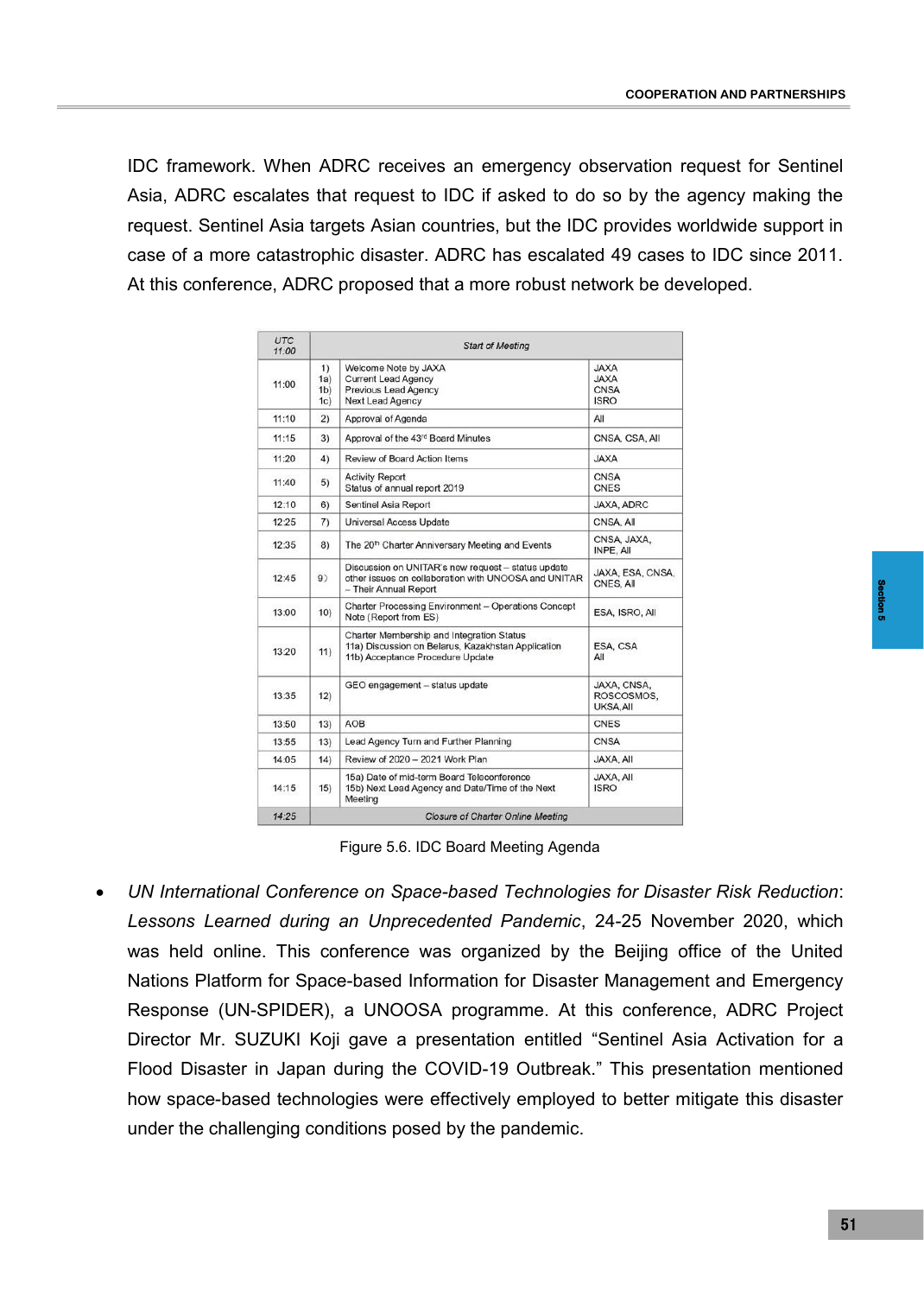|                                                                                                                                             | Day 1, 24 November 2020<br>09:00-11:00 (Central Europe), 15:00-17:00 (Bangkok), 02:00-04:00 (Chicago, USA)                              |  |
|---------------------------------------------------------------------------------------------------------------------------------------------|-----------------------------------------------------------------------------------------------------------------------------------------|--|
| <b>Opening session</b>                                                                                                                      |                                                                                                                                         |  |
| Simonetta Di Pippo<br>Director of the UN Office for Outer Space Affairs (UNOOSA)                                                            |                                                                                                                                         |  |
| <b>Shirish Ravan</b><br>Head UN-SPIDER Beijing Office                                                                                       | <b>Context setting</b>                                                                                                                  |  |
| Session 1: Lessons learned during an unprecedented pandemic situation                                                                       |                                                                                                                                         |  |
| Chair                                                                                                                                       | <b>Shirish Ravan, UNOOSA</b>                                                                                                            |  |
| Sanjay Srivastava<br>Chief, Disaster Risk Reduction, United<br>Nations Social and Economic Commission<br>for Asia and the Pacific, Thailand | Disaster risk reduction and Covid-19 situation -<br>changing policy perspective                                                         |  |
| Koji Suzuki<br><b>Executive Director, Asian Disaster Reduction</b><br>Center (ADRC) Japan                                                   | Critical support of Sentinel Asia during the flooding<br>in the southern Japanese island of Kyushu in the<br>midst of Covid-19 outbreak |  |
| Titus A. Kuuyuor (Ph.D.)<br>Senior Resilience Advisor, United Nations<br>Development Programm, Ethiopia                                     | *******                                                                                                                                 |  |
| [name]<br>NDRCC/MEM - China                                                                                                                 | Contribution from space to tackle major disasters<br>in China during the challenging time of Covid-19<br>outbreak                       |  |
| <b>Krishna Vatsa</b><br>Member, National Disaster Management<br>Authority, India                                                            | Efforts to mitigate impact of floods and cyclones in<br>India during the 2020 pandemic                                                  |  |

Figure 5.7. Conference Agenda

## **5.2.5. UNDRR**

**5**.<br> **5**.<br>
Re he or On 1-2 December 2020, ADRC participated in the United Nations Office for Disaster Risk Reduction (UNDRR) *Asia-Pacific Partnership for Disaster Risk Reduction Forum*, which was held online. More than 150 representatives of government organizations and related organizations from Asian countries participated the Forum.



Figure 5.8. Screenshot of UNDRR Virtual Forum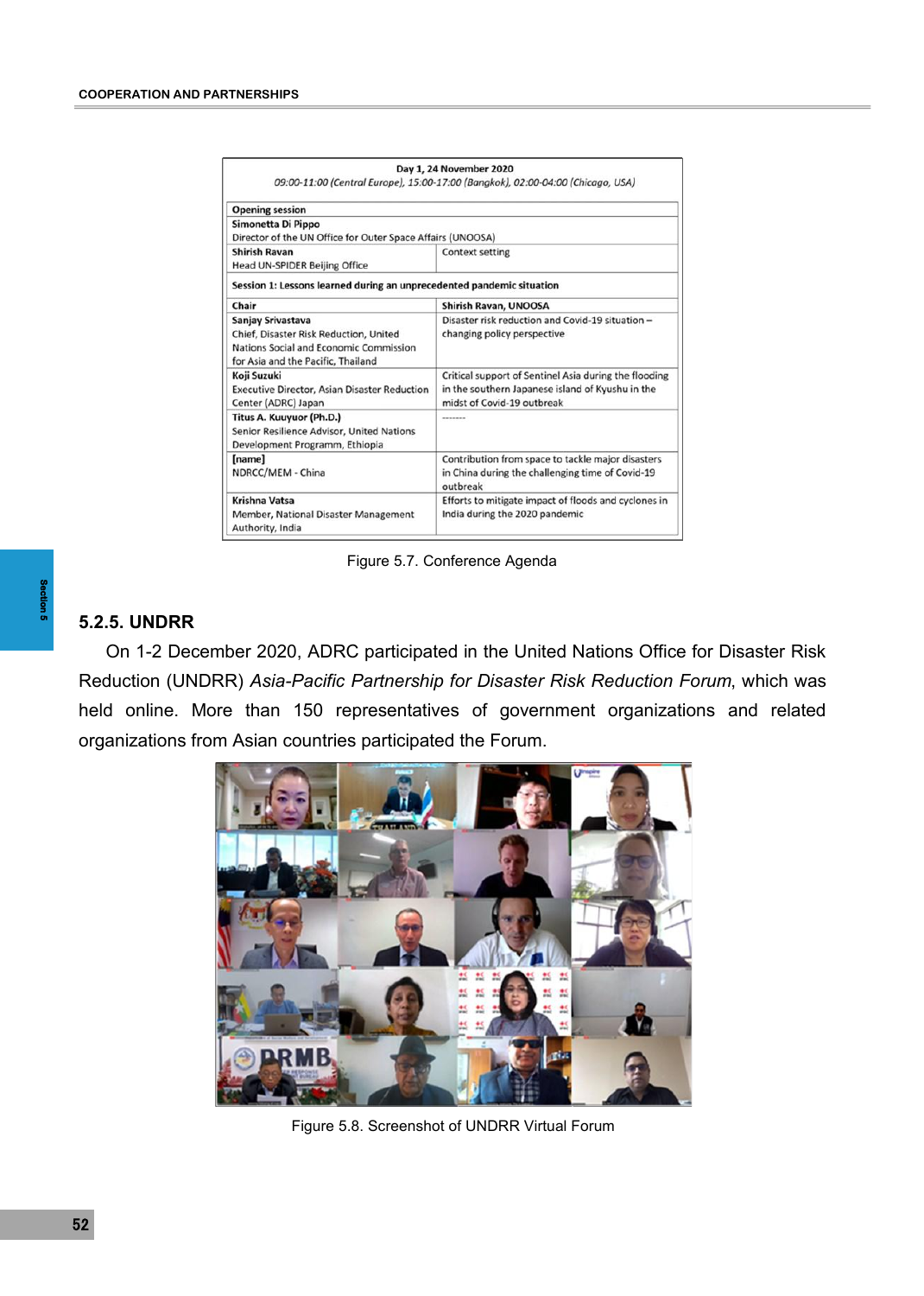## **5.2.6. ESCAP/WMO: Typhoon Committee**

With regard ESCAP/WMO Typhoon Committee activities, ADRC engaged in the following:

52nd Session of the ESCAP/WMO Typhoon Committee

On 10 June 2020, ADRC participated in the session as observer. The Session constituted of reports from Typhoon Committee Secretariat, Working Group on Meteorology (WGM), Working Group on Hydrology (WGH), and Working Group on DRR (WGDRR). Japan Meteorological Agency made a report on the activities of Regional Specialized Meteorological Center (RSMC). In particular, the 2019 Typhoon Season summary was reviewed. It was reported that out of 29 named tropical cyclones (TCs) formed, 18 reached typhoon (TY) intensity. In the Session, the Typhoon Committee agreed to retire the names of the seven typhoons among them which brought about serious damages and to replace new ones.



Figure 5.9. Screenshot of Session Materials

15th Integrated Workshops of the Typhoon Committee

On 1-2 December 2020, Vietnam hosted the Fifteenth Integration Workshop (IWS) of ESCAP/WMO Typhoon Committee. ADRC Senior Researcher Mr. Gerald Potutan delivered a keynote speech titled "Disaster Response Amidst COVID-19: Lessons from recent typhoons in three ADRC member countries." The presentation highlighted the respective activities of the Disaster Risk Management (DRM) agencies in the Philippines, India, and the Republic of Korea in responding to recent typhoon disasters on top of COVID-19 pandemic. In addition to restrictions of people's movement, health protocol requirements of social